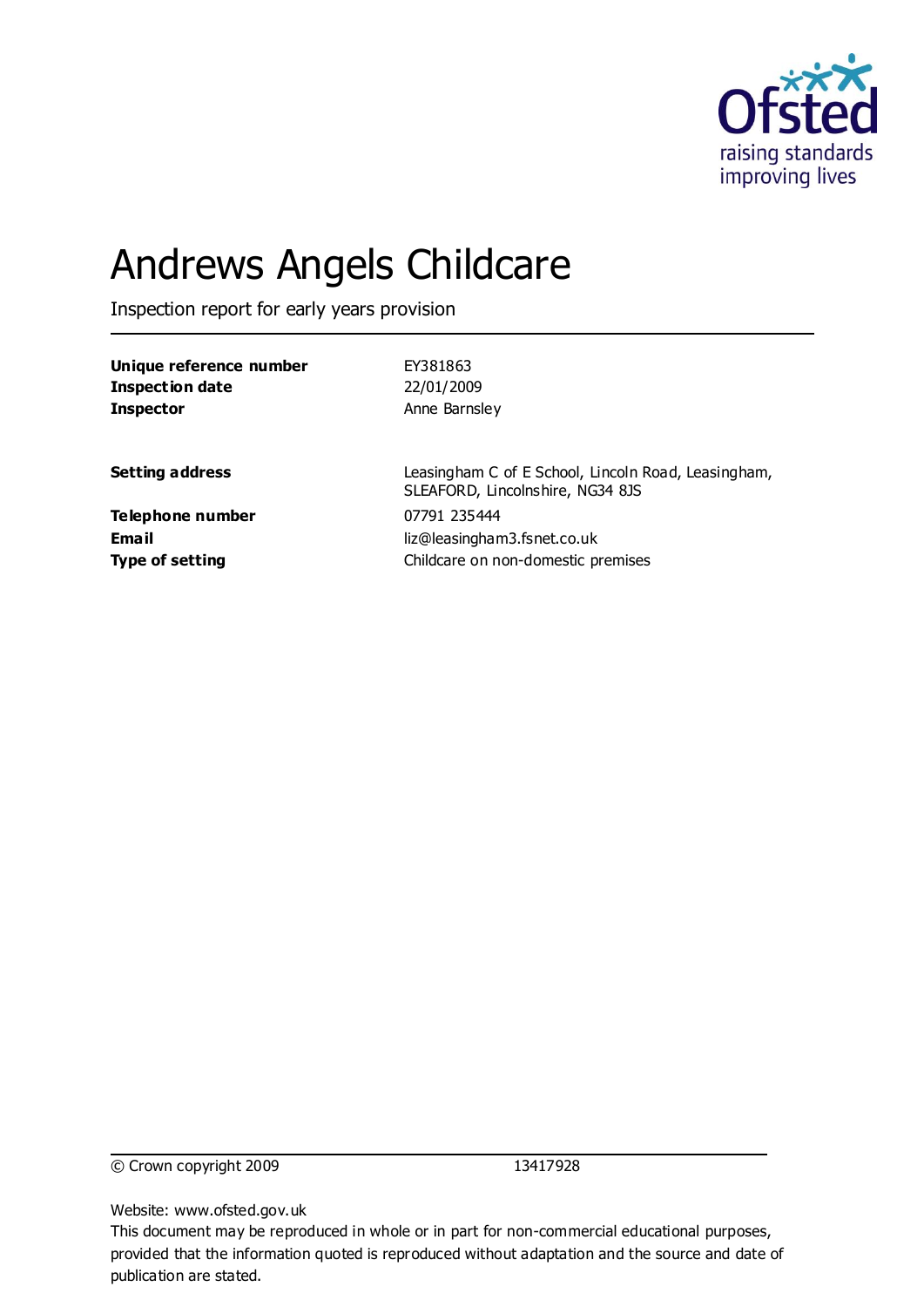### **Introduction**

This inspection was carried out by Ofsted under Sections 49 and 50 of the Childcare Act 2006 on the quality and standards of the registered early years provision. 'Early years provision' refers to provision regulated by Ofsted for children from birth to 31 August following their fifth birthday (the early years age group). The registered person must ensure that this provision complies with the statutory framework for children's learning, development and welfare, known as the *Early* Years Foundation Stage.

The report includes information on any complaints about the childcare provision which Ofsted has received since the last inspection or registration whichever is the later, which require Ofsted or the provider to take action in Annex C.

The provider must provide a copy of this report to all parents with children at the setting where reasonably practicable. The provider must provide a copy of the report to any other person who asks for one, but may charge a fee for this service (The Childcare (Inspection) Regulations 2008 regulations 9 and 10).

The setting also makes provision for children older than the early years age group which is registered on the voluntary and/or compulsory part(s) of the Childcare Register. This report does not include an evaluation of that provision, but a comment about compliance with the requirements of the Childcare Register is included in Annex B.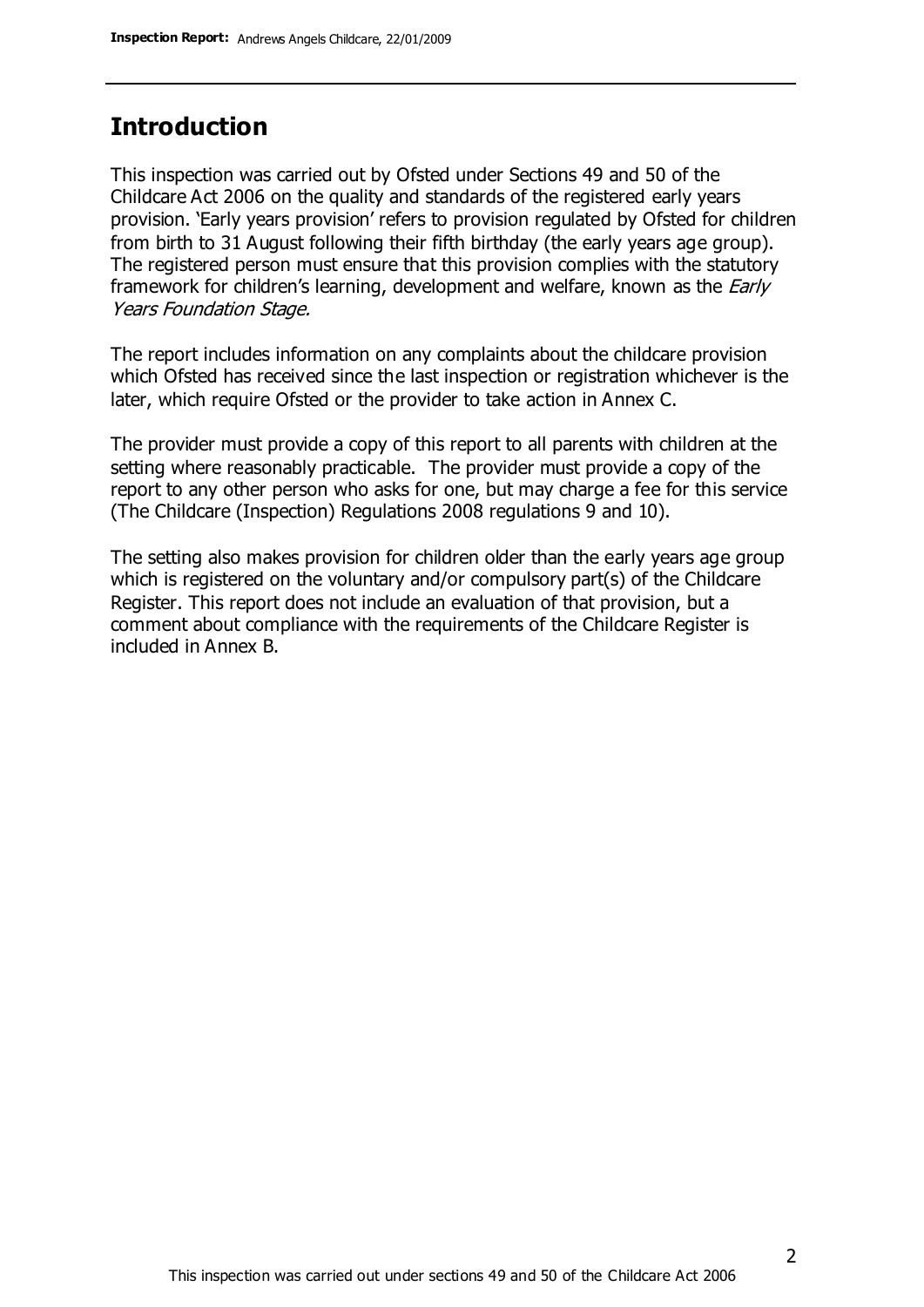## **Description of the setting**

Andrews Angels Childcare registered in 2008. It operates from a self-contained unit within the grounds of Leasingham C of E School. There are a few steps to negotiate to access the club. The setting offers full day care to children and it serves the local community. The setting opens five days a week, all year round. Opening times are from 07:30 to 09:00 hours and 15:00 to 18:00 hours Monday to Friday and 07:30 to 18:00 during school holidays. Children attend for a variety of sessions. They are registered to care for 16 children at any one time and the number of children who attend varies each day. The setting is registered on the Early Years Register and the compulsory and voluntary parts of the Childcare Register.

### **Overall effectiveness of the early years provision**

Children are happy and settled during their time at the kids club. All aspects of children's welfare is promoted successfully and all policies and procedures are in place so that children are safeguarded. Staff have a clear vision for the setting and have identified the strengths and weakness effectively, including staff development and training needs. They have clear monitoring systems in place for continuous improvement.

### **What steps need to be taken to improve provision further?**

To further improve the early years provision the registered person should:

- ensure that staff are appropriately qualified and have the necessary skills and knowledge to fulfil their designated roles within the setting
- ensure that planning makes links to children's individual needs and preferences in the early years age group
- develop links with other settings that children in the early years age group attend to establish continuity in their learning and development
- ensure that observations clealry reflect children's achievements and use these to plan for the next steps in children's learning and development
- develop strategies to promote positive behaviour and to manage a wide range of behaviour.

### **The leadership and management of the early years provision**

The management and staff work closely together to review and monitor the effectiveness of the kids club. They have successfully identified some additional training needs but were let down when this had been arranged. They are currently working on organising this again so that both members of staff hold appropriate childcare qualifications. In the meantime there are effective systems in place to use qualified staff from the school to cover staff absence. In addition to organising a childcare course, staff's knowledge of managing a wide range of behaviour and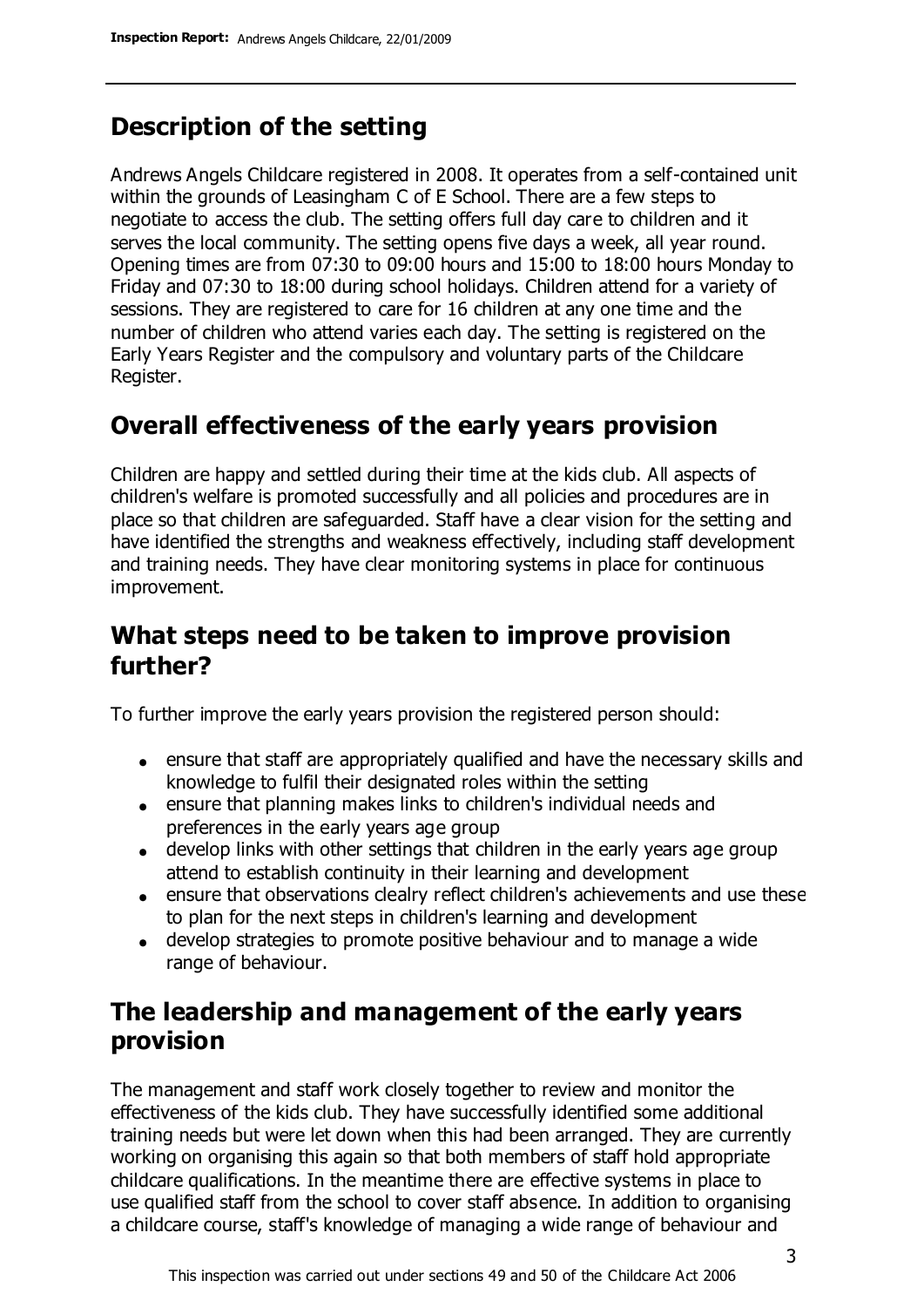of working with children who have additional needs has yet to be developed. In doing so this will enable a member of staff to fulfil the designated roles for managing behaviour and for working with children with additional learning or physical needs.

Progress has been made since registration with developing a system for observing children in the Early Years Foundation Stage so that planning for their individual needs can be achieved. Records are maintained but they do not clearly show what stage a child has reached and what their next step is. Planning is in place although it does not show how this has been organised to meet the needs of individual children in the early years age group. In spite of this, children can choose what they wish to do and are confident to make these choices.

A successful partnership with parents has been established and staff keep parents well informed about the setting. Parents have access to all policies and procedures and staff are always available to chat with parents if they have any concerns. Staff value parents and are appreciative of the support they have provided during the re-registration process by donating many resources to re-stock the club. A partnership with the school has yet to be introduced to ensure that all persons who deliver the Early Years Foundation Stage to children share information for continuity in children's learning and development.

Children are safeguarded because staff have a sound knowledge of child protection and their duty of care towards all children. There is a clear procedure for staff to follow and this is made available to parents. Some training has been completed, and updating this is being arranged in the near future. Staff appraisals, that have been drafted and are soon to be introduced, are used as a tool for recognising the individual developmental needs of staff and planning for this to be achieved. Some time is needed for all processes to become effective as much of the work since registration has focussed on re-organising the club completely and writing all policies and procedures from start to finish. Work has been prioritised well and all future developments have been set out in an action plan.

### **The quality and standards of the early years provision**

Children arrive from school happy and are eager to engage in play of their choice. Children in the early years age group join in confidently with older children in the setting. They enjoy painting and using a variety of craft materials for different purposes. They relax comfortably on a sofa after a day at school and actively contribute their ideas to solving problems on a playstation game. Planned themes are organised by staff and children contribute their ideas as to what they would like to do. All children are included as the activities are extended or modified to suit the developmental stage of children.

Children's behaviour is generally good, but can become over-zealous at times, which in turn carries elements of risk to children's safety, for example giving piggyback rides between tables and climbing on the back of the sofa. Noise levels can become excessive when children become over-excited. This detracts from some purposeful conversations and interaction as much of what is being said can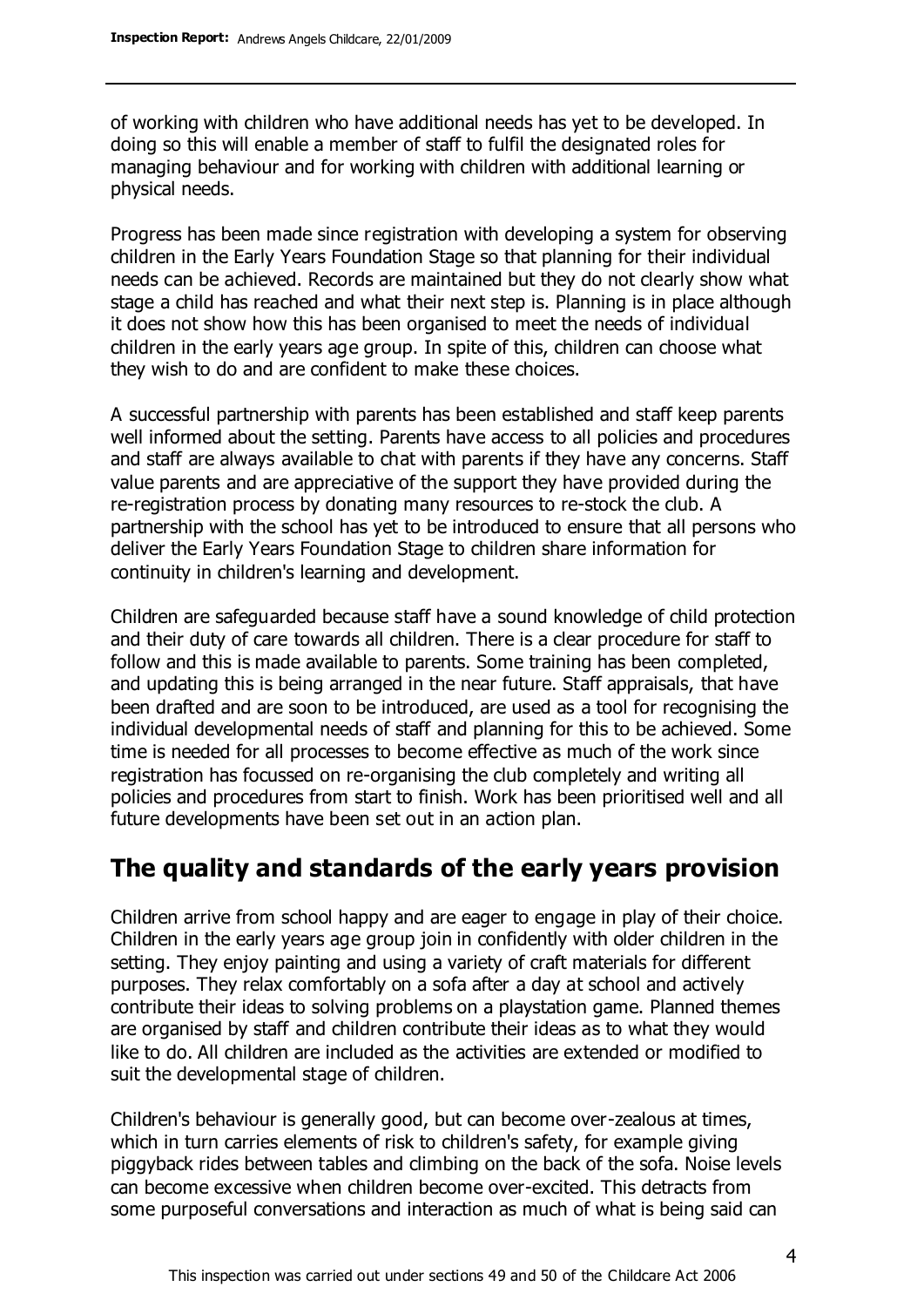not be heard. Staff are not always proactive in dealing with this and younger children are not always being set positive examples of behaviour.

Children's welfare is promoted as they enjoy a wide variety of healthy snacks and meals, both during the holidays and after school. Children are offered breakfast, lunch and an evening meal, in addition to snacks twice each day and drinks whenever they wish. They learn about the importance of hygiene as they see staff implementing cleaning procedures and by being reminded to wash their hands and flush toilets. Staff follow daily safety checks as set out in the risk assessment and children learn to contribute to their safety by helping to tidy away their toys after use and to follow simple club rules. They participate in fire drills and know how to evacuate the room swiftly and they are given clear safety instructions when taken on outings away from the school premises.

During warmer months children spend much of the day outside in the school playground. They can take indoor toys outdoors to play with and they also have a range of toys that are specifically geared for outdoor activities such as cricket, football and swing ball. Children can use the adventure play area which is located to the side of the playground and they have shade under the trees and in a shelter where they can sit and chat or look at books. When the weather is not so favourable and during the winter when it gets dark early, children have shorter daily sessions outside so that they can have some fresh air and burn off some energy.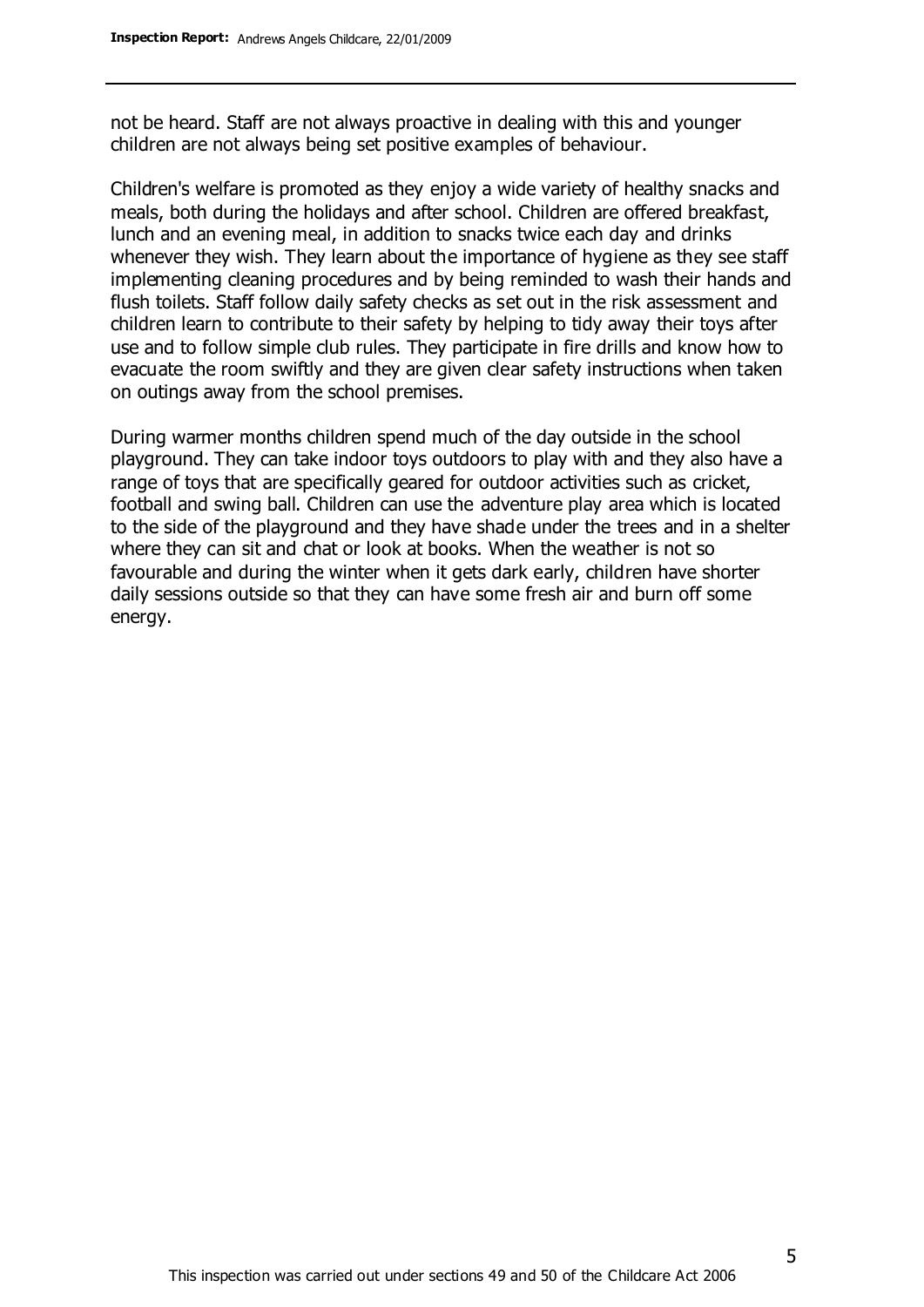# **Annex A: record of inspection judgements**

#### **The key inspection judgements and what they mean**

Grade 1 is Outstanding: this aspect of the provision is of exceptionally high quality Grade 2 is Good: this aspect of the provision is strong Grade 3 is Satisfactory: this aspect of the provision is sound Grade 4 is Inadequate: this aspect of the provision is not good enough

### **Overall effectiveness**

| How effective is the provision in meeting the needs<br>of children in the Early Years Foundation Stage? |  |
|---------------------------------------------------------------------------------------------------------|--|
| How well does the provision promote inclusive practice?                                                 |  |
| The capacity of the provision to maintain continuous                                                    |  |
| improvement.                                                                                            |  |

### **Leadership and management**

| How effectively is provision in the Early Years               |  |
|---------------------------------------------------------------|--|
| <b>Foundation Stage led and managed?</b>                      |  |
| How effective is the setting's self-evaluation, including the |  |
| steps taken to promote improvement?                           |  |
| How well does the setting work in partnership with parents    |  |
| and others?                                                   |  |
| How well are children safequarded?                            |  |

### **Quality and standards**

| How effectively are children in the Early Years<br><b>Foundation Stage helped to learn and develop?</b> |   |
|---------------------------------------------------------------------------------------------------------|---|
| How effectively is the welfare of children in the Early                                                 | 3 |
| <b>Years Foundation Stage promoted?</b>                                                                 |   |
| How well are children helped to stay safe?                                                              |   |
| How well are children helped to be healthy?                                                             |   |
| How well are children helped to enjoy and achieve?                                                      | 2 |
| How well are children helped to make a positive                                                         | 3 |
| contribution?                                                                                           |   |
| How well are children helped develop skills that will                                                   |   |
| contribute to their future economic well-being?                                                         |   |

Any complaints about the inspection or report should be made following the procedures set out in the guidance available from Ofsted's website: www.ofsted.gov.uk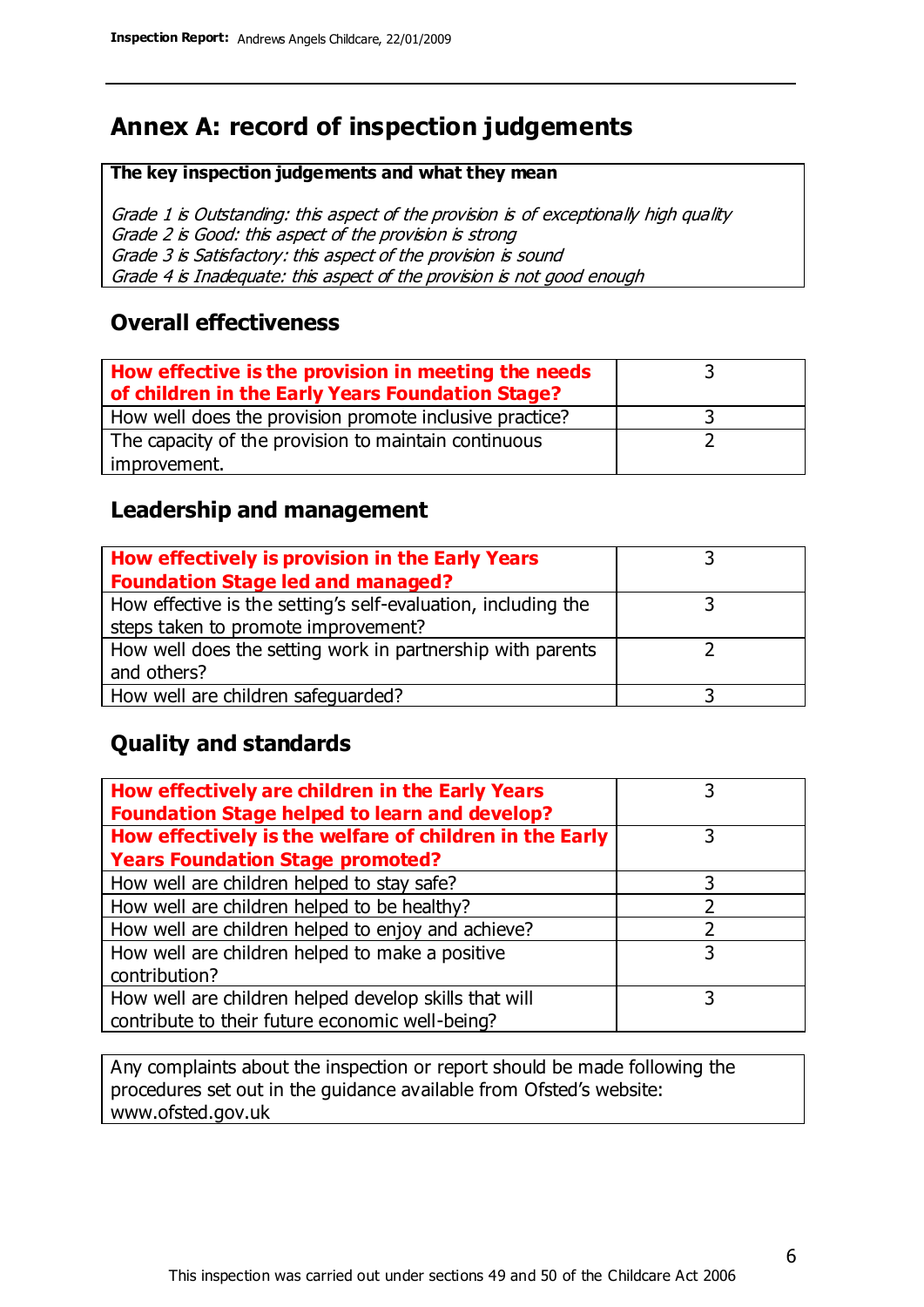# **Annex B: the Childcare Register**

| The provider confirms that the requirements of the<br>compulsory part of the Childcare Register are: | Met |
|------------------------------------------------------------------------------------------------------|-----|
| The provider confirms that the requirements of the<br>voluntary part of the Childcare Register are:  | Met |